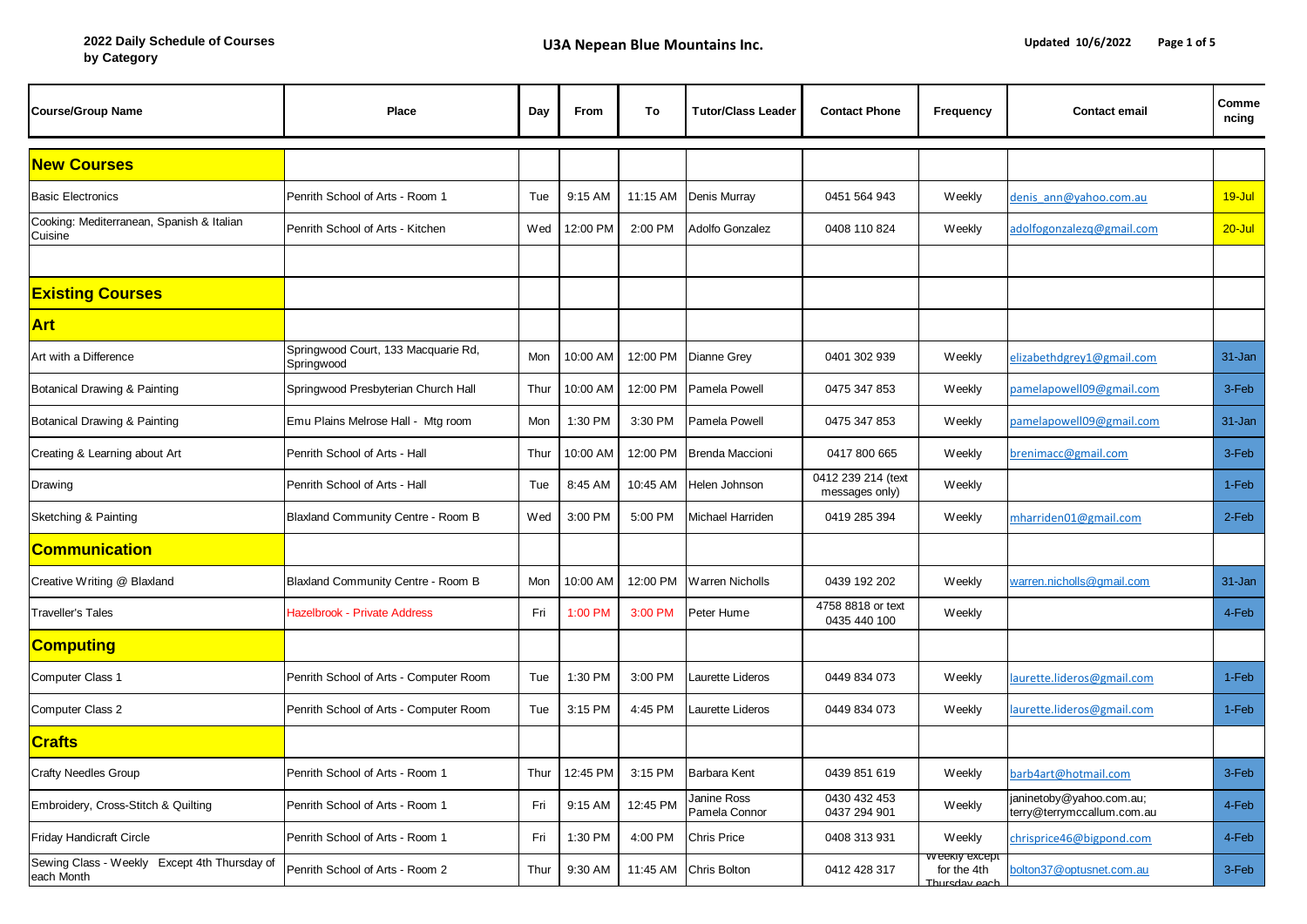| <b>Drama, Singing &amp; Stage</b>                            |                                                                      |      |          |          |                        |              |               |                                                    |            |
|--------------------------------------------------------------|----------------------------------------------------------------------|------|----------|----------|------------------------|--------------|---------------|----------------------------------------------------|------------|
| <b>Classic Rock Singalong</b>                                | Blaxland Community Centre - Room B                                   | Wed  | 10:00 AM | 12:00 PM | Geordie Conyngham      | 0421 788 183 | <b>Weekly</b> | gmc@exemail.com.au                                 | 2-Feb      |
| <b>Exploring Shakespeare</b>                                 | Penrith School of Arts - Hall                                        | Tue  | 2:45 PM  | 4:15 PM  | Paul Ryan              | 4735 2637    | Weekly        | pbryan54@hotmail.com                               | 1-Feb      |
| Movie Nights - Fortnightly 2nd & 4th Saturdays<br>each month | Penrith School of Arts - Hall                                        | Sat  | 7:30 PM  | 10:00 PM | <b>Harry May</b>       | 4732 1520    | See left      | narrymay@optusnet.com.au                           | 30-Apr     |
| Theatre Workshops                                            | Werrington County, Henry Lawson Club,<br>Henry Lawson Theatre        | Mon  | 11:00 AM | 1:00 PM  | Sari Erasmus-Hickey    | 0407 146 506 | Weekly        | ariehickey2016@gmail.com                           | $31 - Jan$ |
| <b>Exercises for Body &amp; Mind</b>                         |                                                                      |      |          |          |                        |              |               |                                                    |            |
| Ballroom Dancing - Advanced                                  | Penrith Ballroom Dance Studio - Unit 7/42-44<br>Abel St. Jamisontown | Fri  | 9:30 AM  | 11:00 AM | Therese Walz           | 0402 069 576 | Weekly        | earntodance@penrithballroomdance.co<br>n.au        | 4-Feb      |
| Ballroom Dancing - Beginners                                 | Penrith Ballroom Dance Studio - Unit 7/42-44<br>Abel St, Jamisontown | Fri  | 11:30 AM | 1:00 PM  | Therese Walz           | 0402 069 576 | Weekly        | earntodance@penrithballroomdance.co<br><u>n.au</u> | 4-Feb      |
| <b>Carpet Bowls</b>                                          | Penrith School of Arts - Hall                                        | Tue  | 7:00 PM  | 9:00 PM  | <b>Harry May</b>       | 4732 1520    | Weekly        | narrymay@optusnet.com.au                           | 1-Feb      |
| Circle Dancing NOT TERM 2                                    | Blaxland Community Centre - Room B                                   | Tue  | 1:30 PM  | 3:30 PM  | Elizabeth Mitchell     | 4751 4947    | Weekly        | elizabethmitchell2@bigpond.com                     | 1-Feb      |
| Darts                                                        | Penrith School of Arts - Room 1                                      | Wed  | 1:30 PM  | 3:30 PM  | <b>Chris Price</b>     | 0408 313 931 | Weekly        | chrisprice46@bigpond.com                           | 2-Feb      |
| Line Dancing - Beginners                                     | Werrington, Harold Corr Hall (Large hall)                            | Thur | 10:00 AM | 11:30 AM | <b>Helen Jones</b>     | 4721 2954    | Weekly        |                                                    | 3-Feb      |
| Line Dancing (Wednesday)                                     | Penrith School of Arts - Hall                                        | Wed  | 10:45 AM | 12:15 PM | <b>Helen Jones</b>     | 4721 2954    | Weekly        |                                                    | 2-Feb      |
| Line Dancing (Friday)                                        | Penrith School of Arts - Hall                                        | Fri  | 11:30 AM | 1:00 PM  | <b>Bobbie Kersten</b>  | 0410 873 605 | <b>Weekly</b> | bobbiekersten@gmail.com                            | 11-Feb     |
| Med - Introduction to Eckhart Tolle                          | Penrith School of Arts - Room 1                                      | Tue  | 11:30 AM | 1:00 PM  | Gaye Whale             | 0400 366 352 | <b>Weekly</b> | whale.gaye@bigpond.com                             | 1-Feb      |
| Meditation                                                   | Penrith School of Arts - Room 1                                      | Tue  | 1:15 PM  | 2:15 PM  | Marie Stewart          | 9833 7538    | Weekly        | mar-stew1@bigpond.com                              | 1-Feb      |
| Meditation and Alternative Philosophy                        | Penrith School of Arts - Room 1                                      | Wed  | 8:45 AM  | 11:00 AM | Beverley<br>James-Munk | 0417 681 125 | Weekly        | b21j45@bigpond.net.au                              | 2-Feb      |
| Table Tennis @ Jordan Springs                                | Jordan Springs Hub - Hall                                            | Tue  | 1:00 PM  | 3:00 PM  | Vivienne Walker        | 0414 821 118 | Weekly        | viviennewalker@bigpond.com                         | 1-Feb      |
| Table tennis @ Springwood                                    | Springwood Presbyterian Church Hall                                  | Mon  | 3:00 PM  | 5:30 PM  | Marek Bowman           | 0412 347 478 | <b>Weekly</b> | marekjn@bigpond.net.au                             | 31-Jan     |
| Table Tennis 1 @ Penrith                                     | Penrith School of Arts - Hall                                        | Thur | 1:00 PM  | 2:45 PM  | David Davis            | 0419 983 878 | <b>Weekly</b> | didacd@tpg.com.au                                  | 3-Feb      |
| Table Tennis 2 @ Penrith                                     | Penrith School of Arts - Hall                                        | Thur | 3:00 PM  | 4:45 PM  | David Davis            | 0419 983 878 | <b>Weekly</b> | didacd@tpg.com.au                                  | 3-Feb      |
| Tai Chi - Advanced                                           | Cambridge Park Hall                                                  | Tue  | 11:00 AM | 12:00 PM | Christie Wood          | 0431 149 131 | <b>Weekly</b> | christaichi@outlook.com                            | 1-Feb      |
| Tai Chi - Advanced                                           | Penrith School of Arts - Room 2                                      | Tue  | 1:00 PM  | 2:00 PM  | Christie Wood          | 0431 149 131 | Weekly        | christaichi@outlook.com                            | 3-Feb      |
| Tai Chi - Beginners                                          | Cambridge Park Hall                                                  | Tue  | 9:45 AM  | 10:45 AM | Christie Wood          | 0431 149 131 | <b>Weekly</b> | christaichi@outlook.com                            | 1-Feb      |
| Tai Chi - Beginners                                          | Cambridge Park Hall                                                  | Thur | 9:45 AM  | 10:45 AM | Christie Wood          | 0431 149 131 | Weekly        | christaichi@outlook.com                            | 3-Feb      |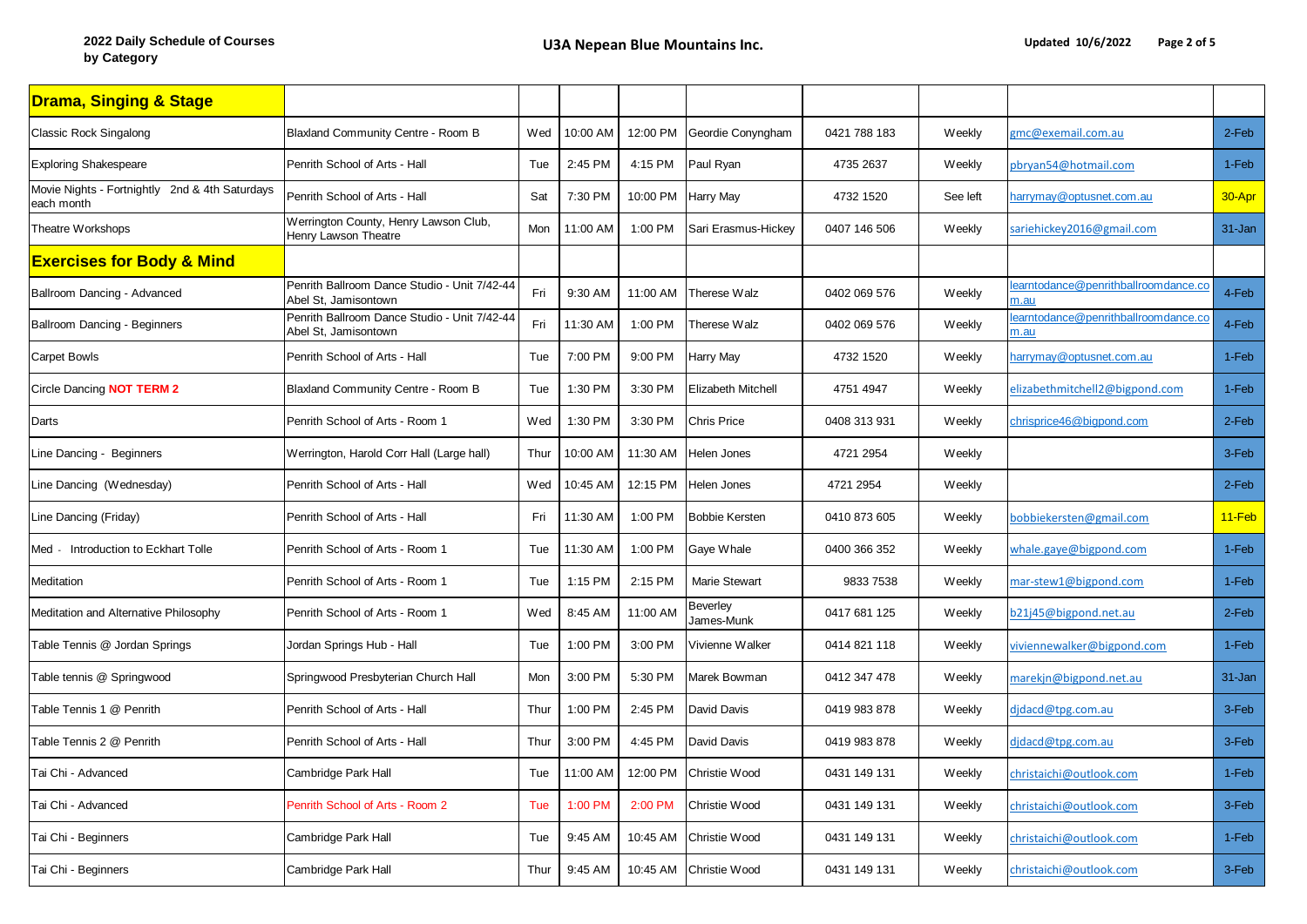| Tai Chi (Fri) - Advanced                             | Penrith School of Arts - Hall    | Fri        | 9:00 AM  | 10:00 AM | Petra Graham Marie<br><b>Stewart</b>   | 0407 184 140<br>9833 7538    | Weekly        | petraal@bigpond.com<br>mar-stew1@bigpond.com           | 4-Feb      |
|------------------------------------------------------|----------------------------------|------------|----------|----------|----------------------------------------|------------------------------|---------------|--------------------------------------------------------|------------|
| Tai Chi (Fri) - Intermediate/Advanced                | Penrith School of Arts - Hall    | Fri        | 10:15 AM | 11:15 AM | <b>Marie Stewart</b>                   | 9833 7538                    | <b>Weekly</b> | mar-stew1@bigpond.com                                  | 4-Feb      |
| Yoga Exercises - Beginners CLASS FULL                | Penrith School of Arts - Hall    | Tue        | 12:45 PM | 2:30 PM  | Lorraine Brown                         | 0437 692 356                 | <b>Weekly</b> | lbrown40@bigpond.net.au                                | 1-Feb      |
| Yoga Exercises CLASS FULL                            | Penrith School of Arts - Hall    | Tue        | 11:00 AM | 12:30 PM | Lorraine Brown                         | 0437 692 356                 | Weekly        | Ibrown40@bigpond.net.au                                | 1-Feb      |
| Yoga/Stretch//Pilates                                | Penrith School of Arts - Hall    | Mon        | 11:00 AM | 12:15 PM | Debra Harslett Bette<br><b>Masters</b> | 0410 606 102<br>0407 921 158 | Weekly        | debra.harslett@bigpond.com<br>oettemasters@hotmail.com | 31-Jan     |
| Yoga/Stretch//Pilates                                | Penrith School of Arts - Hall    | Wed        | 9:15 AM  | 10:30 AM | Debra Harslett Bette<br><b>Masters</b> | 0410 606 102<br>0407 921 158 | Weekly        | debra.harslett@bigpond.com<br>ettemasters@hotmail.com  | $2-Feb$    |
| <b>History</b>                                       |                                  |            |          |          |                                        |                              |               |                                                        |            |
| Early Modern European History                        | Springwood, 321 Macquarie Rd     | Wed        | 2:00 PM  | 4:00 PM  | Marie McInnes                          | 4751 2076                    | Weekly        | mfmcinnes@gmail.com                                    | 3-Feb      |
| Early Modern European History                        | Springwood, 321 Macquarie Rd     | Thur       | 2:00 PM  | 4:00 PM  | <b>Marie McInnes</b>                   | 4751 2076                    | <b>Weekly</b> | mfmcinnes@gmail.com                                    | 3-Feb      |
| My Family Tree                                       | Werrington Downs Comm. Centre    | Wed        | 1:30 PM  | 2:30 PM  | <b>William Hempel</b>                  | 0410 950 101                 | <b>Weekly</b> | whempel@ozemail.com.au                                 | $2-Feb$    |
| Roman Empire                                         | Springwood, 321 Macquarie Rd     | Thur       | 10:00 AM | 12:00 PM | <b>Marie McInnes</b>                   | 4751 2076                    | <b>Weekly</b> | mfmcinnes@gmail.com                                    | 3-Feb      |
| The Medieval World                                   | Springwood, 321 Macquarie Rd     | Tue        | 2:00 PM  | 4:00 PM  | Marie McInnes                          | 4751 2076                    | Weekly        | mfmcinnes@gmail.com                                    | 1-Feb      |
| <b>Hospitality</b>                                   |                                  |            |          |          |                                        |                              |               |                                                        |            |
| Cooking: Mediterranean, Spanish & Italian<br>Cuisine | Penrith School of Arts - Kitchen | Wed        | 12:00 PM | 2:00 PM  | <b>Adolfo Gonzalez</b>                 | 0408 110 824                 | <b>Weekly</b> | adolfogonzalezq@gmail.com                              | $20 -$ Jul |
| <b>Indoor Recreation</b>                             |                                  |            |          |          |                                        |                              |               |                                                        |            |
| Canasta 5 on Fridays                                 | Penrith School of Arts - Hall    | Fri        | 1:15 PM  | 3:45 PM  | <b>Sue Carrick</b>                     | 4730 2841                    | <b>Weekly</b> | scarrick64@gmail.com                                   | 4-Feb      |
| Canasta 5 on Mondays                                 | Penrith School of Arts - Hall    | <b>Mon</b> | 12:30 PM | 3:30 PM  | <b>Bob Sherry</b>                      | 0401 136 825                 | <b>Weekly</b> | robertsherry@hotmail.com                               | 31-Jan     |
| Chess @ Penrith                                      | Penrith School of Arts - Room 2  | Fri        | 1:30 PM  | 3:30 PM  | Charles Hargrave                       | 0413 978 666                 | <b>Weekly</b> |                                                        | 4-Feb      |
| Mah Jong @ Penrith                                   | Penrith School of Arts - Hall    | Wed        | 1:00 PM  | 3:00 PM  | <b>Brian Grenenger</b>                 | 0420 826 628                 | <b>Weekly</b> |                                                        | 2-Feb      |
| Scrabble @ Penrith                                   | Penrith School of Arts - Room 2  | Thur       | 12:30 PM | 2:30 PM  | <b>Judy Snell</b>                      | 0404 893 742                 | <b>Weekly</b> | judyasnell@hotmail.com                                 | 3-Feb      |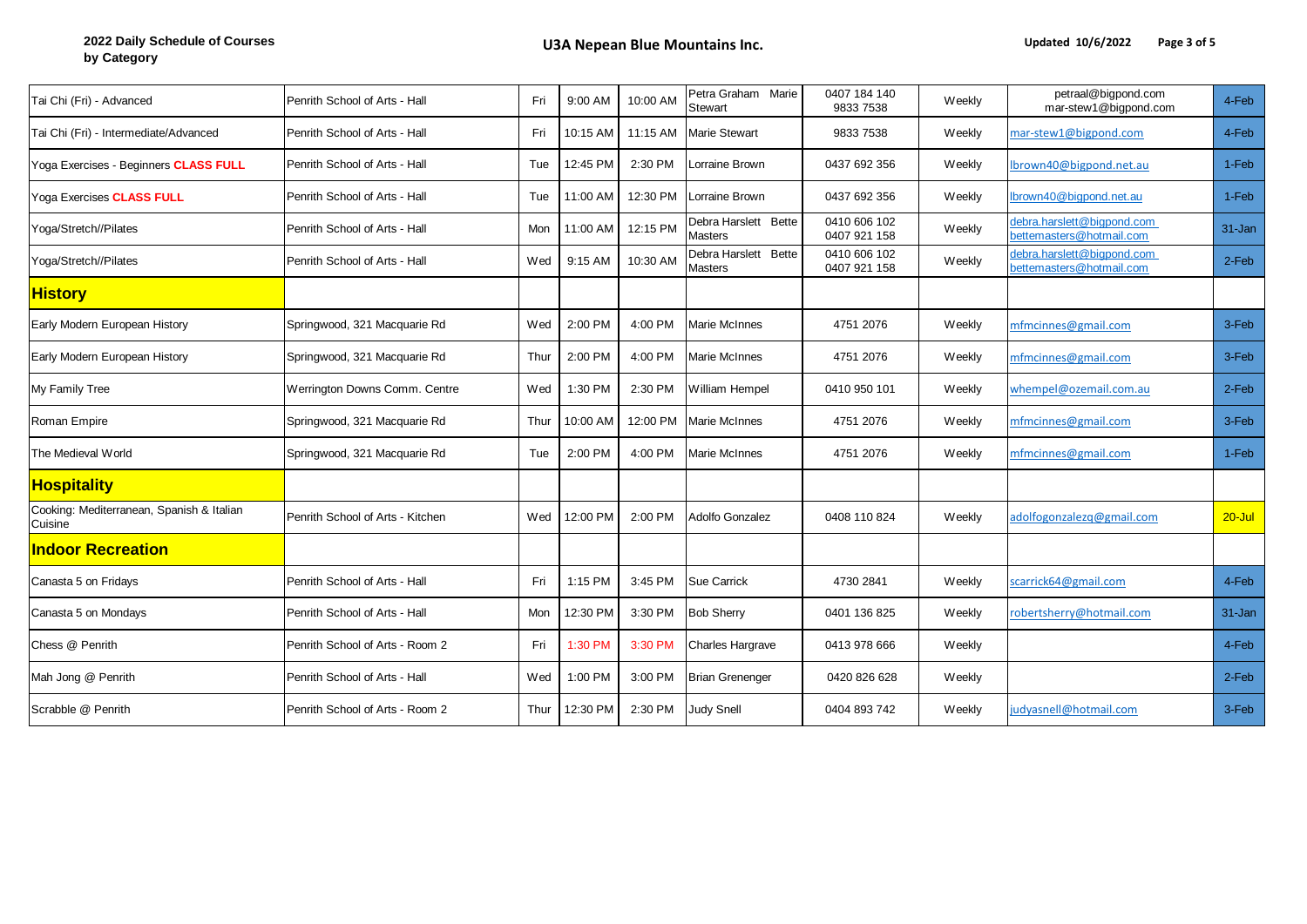| <u> Languages</u>                                                                         |                                                   |      |          |          |                                     |                              |               |                                                     |                |
|-------------------------------------------------------------------------------------------|---------------------------------------------------|------|----------|----------|-------------------------------------|------------------------------|---------------|-----------------------------------------------------|----------------|
| <b>English Conversation for ESL</b>                                                       | Penrith School of Arts - Room 2                   | Wed  | 12:45 PM | 2:00 PM  | Lu Szuhyta & Sari<br>Erasmus-Hickey | 0411 214 455<br>0407 146 506 | <b>Weekly</b> | lu.szuhyta@hotmail.com<br>sariehickey2016@gmail.com | 2-Feb          |
| French - Advanced @ Blackheath                                                            | Blackheath - New Ivanhoe Hotel (upstairs)         | Thur | 2:00 PM  | 4:00 PM  | Heather Pye                         | 0405 393 281                 | <b>Weekly</b> | heatherpye@bigpond.com                              | 3-Feb          |
| French - Conversation in simple                                                           | Penrith School of Arts - Room 2                   | Mon  | 1:45 PM  | 2:45 PM  | Murray Love                         | 4735 5226                    | Weekly        | love@optushome.com.au                               | 25-Apr         |
| French - La Causette 1 @ Penrith                                                          | Penrith School of Arts - Room 2                   | Mon  | 12:00 PM | 1:30 PM  | Monique Marchais                    | 0499 994 546                 | <b>Weekly</b> | moniquemarchais1952@gmail.com                       | 31-Jan         |
| French - La Causette 2 @ Penrith                                                          | Penrith School of Arts - Room 1                   | Thur | 9:00 AM  | 10:30 AM | Monique Marchais                    | 0499 994 546                 | <b>Weekly</b> | moniquemarchais1952@gmail.com                       | 3-Feb          |
| French @ Jordan Springs                                                                   | Jordan Springs Hub - Kingfisher Room              | Wed  | 11:30 AM | 12:30 PM | Annette Allaburton                  | 0404 004 319                 | <b>Weekly</b> | aallaburton@gmail.com                               | 2-Feb          |
| French Intermediate @ Blaxland                                                            | Blaxland Community Centre - Room B                | Tue  | 10:00 AM | 11:30 AM | Fay Love                            | 0407 282 731                 | <b>Weekly</b> | faylove@rocketmail.com                              | $26 - Apr$     |
| French Intermediate @ Penrith                                                             | Penrith School of Arts - Room 2                   | Wed  | 2:15 PM  | 3:45 PM  | <b>Helen Sykes</b>                  | 0430 058 538                 | <b>Weekly</b> | hsykes@me.com                                       | 16-Feb         |
| French Starters @ Jordan Springs                                                          | Jordan Springs Hub - Kingfisher Room              | Wed  | 10:30 AM | 11:30 AM | Annette Allaburton                  | 0404 004 319                 | <b>Weekly</b> | aallaburton@gmail.com                               | 2-Feb          |
| German Intermediate @ Springwood                                                          | Springwood Court, 133 Macquarie Rd,<br>Springwood | Wed  | 1:30 PM  | 3:00 PM  | <b>Elizabeth Culliver</b>           | 0408 317 086                 | <b>Weekly</b> | feeacull@tpg.com.au                                 | 2-Feb          |
| Italian - Beginners                                                                       | Penrith School of Arts - Room 2                   | Fri  | 11:15 AM | 1:15 PM  | Ciro Catanzaro                      | 9623 3758                    | <b>Weekly</b> | cirocat@gmail.com                                   | 29-Apr         |
| Italian Continuing                                                                        | Penrith School of Arts - Hall                     | Mon  | 9:15 AM  | 10:45 AM | Clara Carboni                       | 4739 8340                    | <b>Weekly</b> | clara.carboni9@gmail.com                            | 31-Jan         |
| Italian Conversation                                                                      | Penrith School of Arts - Room 1                   | Mon  | 9:30 AM  | 11:15 AM | Maria Paysden                       | 0438 404 836                 | Weekly        | bpaysden@tpg.com.au                                 | 31-Jan         |
| Italian Conversation Advanced                                                             | Penrith School of Arts - Room 1                   | Mon  | 11:30 AM | 1:00 PM  | Maria Paysden                       | 0438 404 836                 | <b>Weekly</b> | bpaysden@tpg.com.au                                 | 31-Jan         |
| Spanish Beginners                                                                         | Penrith School of Arts - Room 2                   | Fri  | 9:30 AM  | 11:00 AM | Louise Allan                        | 0431 375 101                 | <b>Weekly</b> | louallan53@hotmail.com                              | 29-Apr         |
| Spanish Beginners 1                                                                       | Penrith School of Arts - Room 2                   | Wed  | 9:00 AM  | 10:00 AM | <b>Adolfo Gonzalez</b>              | 0408 110 824                 | <b>Weekly</b> | adolfogonzalezq@gmail.com                           | 2-Feb          |
| Spanish Beginners 2                                                                       | Penrith School of Arts - Room 2                   | Wed  | 10:15 AM | 11:15 AM | Adolfo Gonzalez                     | 0408 110 824                 | <b>Weekly</b> | adolfogonzalezq@gmail.com                           | 2-Feb          |
| Spanish Intermediate                                                                      | Penrith School of Arts - Room 2                   | Wed  | 11:30 AM | 12:30 PM | Adolfo Gonzalez                     | 0408 110 824                 | Weekly        | adolfogonzalezq@gmail.com                           | 2-Feb          |
| <b>Literature</b>                                                                         |                                                   |      |          |          |                                     |                              |               |                                                     |                |
| English Literature @ Lawson - Fortnightly                                                 | Lawson Bowling Club                               | Tue  | 2:00 PM  | 3:30 PM  | Helen Clifford                      | 0419 611 045                 | Fortnightly   | mc903777@bigpond.net.au                             | 8-Feb          |
| Poetry - Understanding the Art - 5 week course<br>not term 3 starts 10 Feb, 5 May, 20 Oct | Katoomba, 96 Narrow Neck Rd                       | Thur | 2:00 PM  | 3:30 PM  | Libby Becket                        | 4782 5263                    | <b>Weekly</b> | lochtiebeckett@hotmail.com                          | <b>Various</b> |